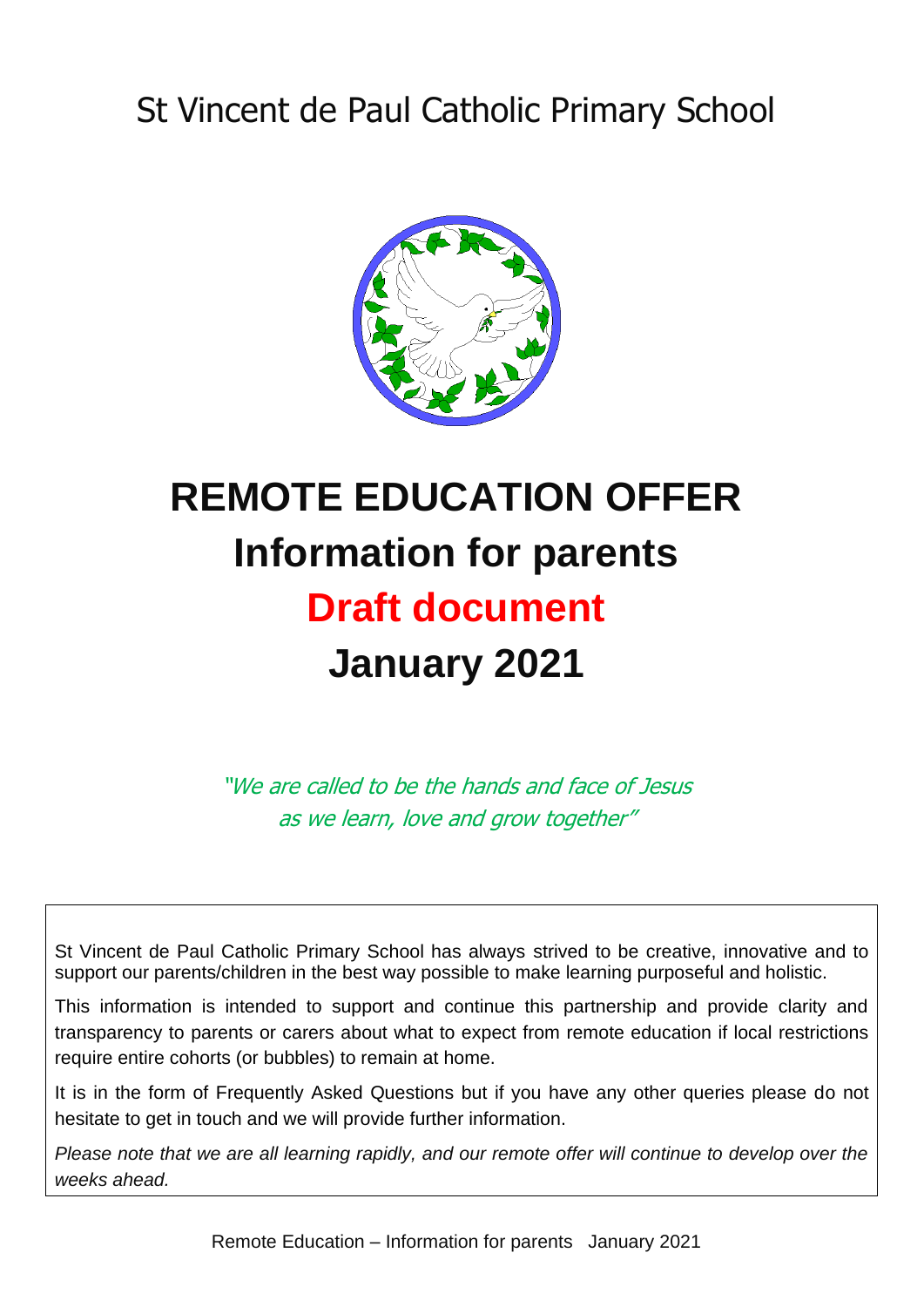## **The remote curriculum: what is taught to pupils at home.**

A pupil's first day or two of being educated remotely might look different from our standard approach, while we take all necessary actions to prepare for a longer period of remote teaching.

## *What should my child expect from immediate remote education in the first day or two of pupils being sent home?*

If there is advance notice of closure, your child may be provided with workbooks or work packs to take home from school. From Year One upwards they already have a blank workbook or Maths and English Home Learning Books at home in which they can record their work.

Your child will have a Username and password for the Purple Mash platform which they have used in school. They should be familiar with these and KS1 and Reception have these details on a log in card stuck in their Reading Record book.

**Please contact the school office if there are any issues with Purple Mash log-ins.** 

**If you have questions in relation to your child's remote education, in the first instance please email the class teacher. Teachers' email addresses can be found at the end of this document.** 

**Your child's class teachers will be in touch on the first day via email (ParentMail or on Purple Mash) to explain how your child's learning will be supported during this period.**

For queries in relation to access to resourcesplease email your class

teacher in the first instance and also Mrs Sherry: [rsherry@stvincent.herts.sch.uk.](mailto:rsherry@stvincent.herts.sch.uk) If your concern relates to digital access and you feel that you may need to borrow a device please email [device](mailto:devicerequest@stvincent.herts.sch.uk)[request@stvincent.herts.sch.uk](mailto:devicerequest@stvincent.herts.sch.uk) detailing what the current issues are. This should include what access you currently have, including who is sharing particular devices. We will use this to responds fairly, based upon our limited stock of available loan devices.

## *Following the first few days of remote education, will my child be taught broadly the same curriculum as they would if they were in school?*

Teachers will coordinate and direct the work in school for the children in school and those at home via Purple Mash which will follow the planned curriculum for the current point in the school year. This will be a full day's work so there will be parity between experiences and there is an expectation that pupils will log on each day. In Years 1-6 this will include English / Maths / RE / PSHE and the current topic based upon what would normally be taught in school.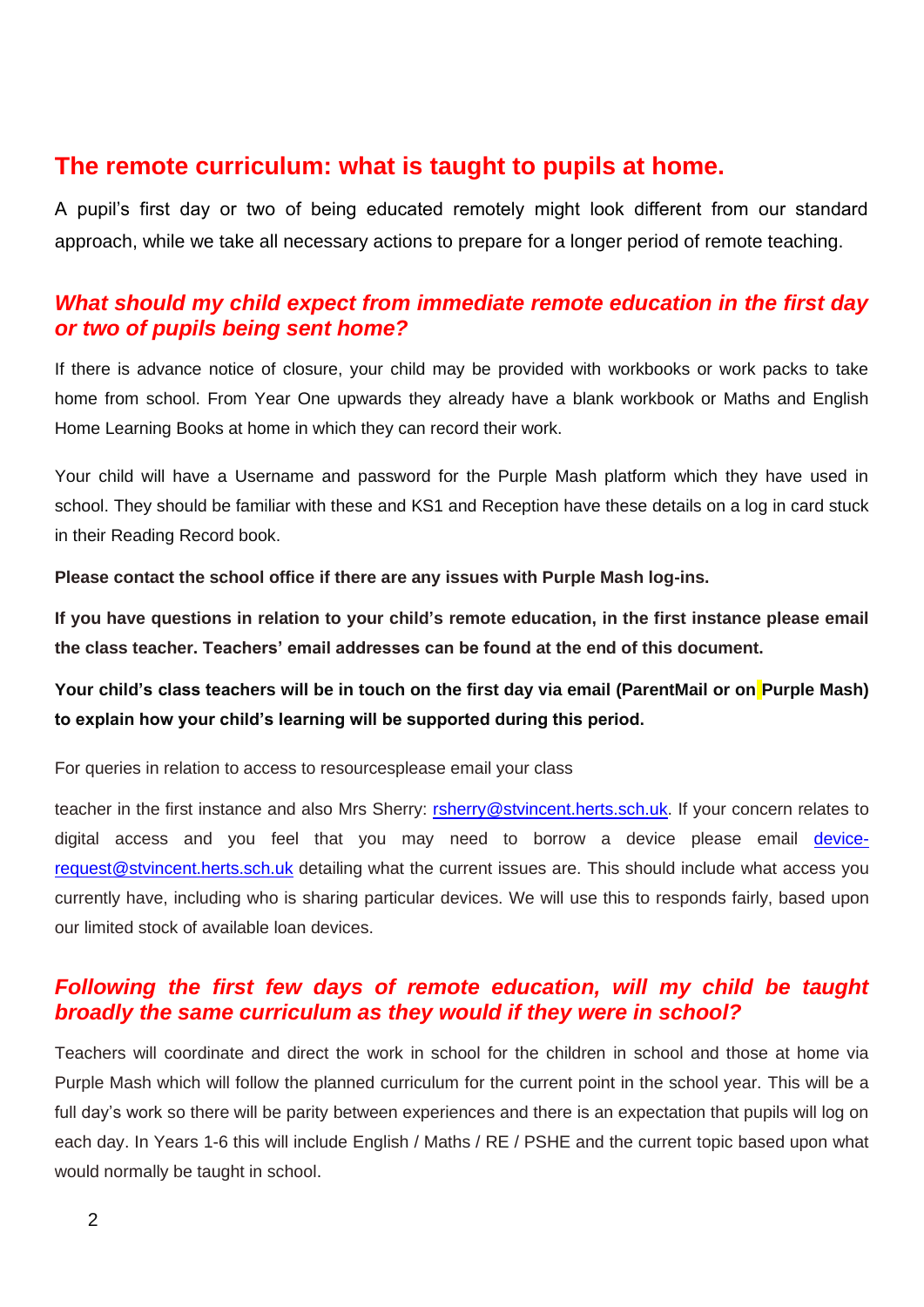In the Early Years, the work will cover RE, Phonics, Literacy, Maths with a cross curricular

outlook.

We teach the same curriculum remotely as we do in school wherever possible and appropriate. However, there may be some adaptations to resources in some subjects. In Maths and Science, for example, different equipment may be used in class and at home. In Science, music or technology different options may be offered to realise the same objective, taking into account the different home and school environments. However, in these and other cases, video demonstrations available on platforms such as YouTube may substitute well for practical work,

Physical Education is difficult to teach, assess and feedback on remotely. Some aspects may be able to be delivered using video demonstrations; other aspects, such as strategy and health and wellbeing, can be explored like many other subjects through the use of written and pictorial tasks. However, pupils should be encouraged to take regular physical exercise to maintain fitness, bearing in mind any restrictions in force and pupils' age and living circumstances. As part of the daily "timetable" shared by teachers, there should be opportunities for movement and encouragement of physical development, such as 60 seconds PE tasks or Joe Wicks challenges.

In the Early Years, where the focus is on learning through talk and play, children will continue to learn through exploration, reflection, and interactions whether at home or in school. Alongside phonic and mathematical development, the focus is on the sharing, discussion and enjoyment of quality stories and exploration of a theme through all seven areas of EYFS learning. Parents and carers will be advised how best to support in their early reading and to ensure that time is used as productively and developmentally as possible.

## **Remote teaching and study time each day**

## *How long can I expect work set by the school to take my child each day?*

We expect that remote education (including remote teaching and independent work) will take pupils broadly the following number of hours each day:

|                            | bils in the Early Years Foundbroximately 2 hours, although young children will be engaging<br>in.<br>ge (EYFS): Nursery & Reception eloping their learning throughout the day as they talk and play |
|----------------------------|-----------------------------------------------------------------------------------------------------------------------------------------------------------------------------------------------------|
| bils in KS1: Years 1 and 2 | proximately 3 hours                                                                                                                                                                                 |
| bils in KS2: Years 3-6     | proximately 4 hours                                                                                                                                                                                 |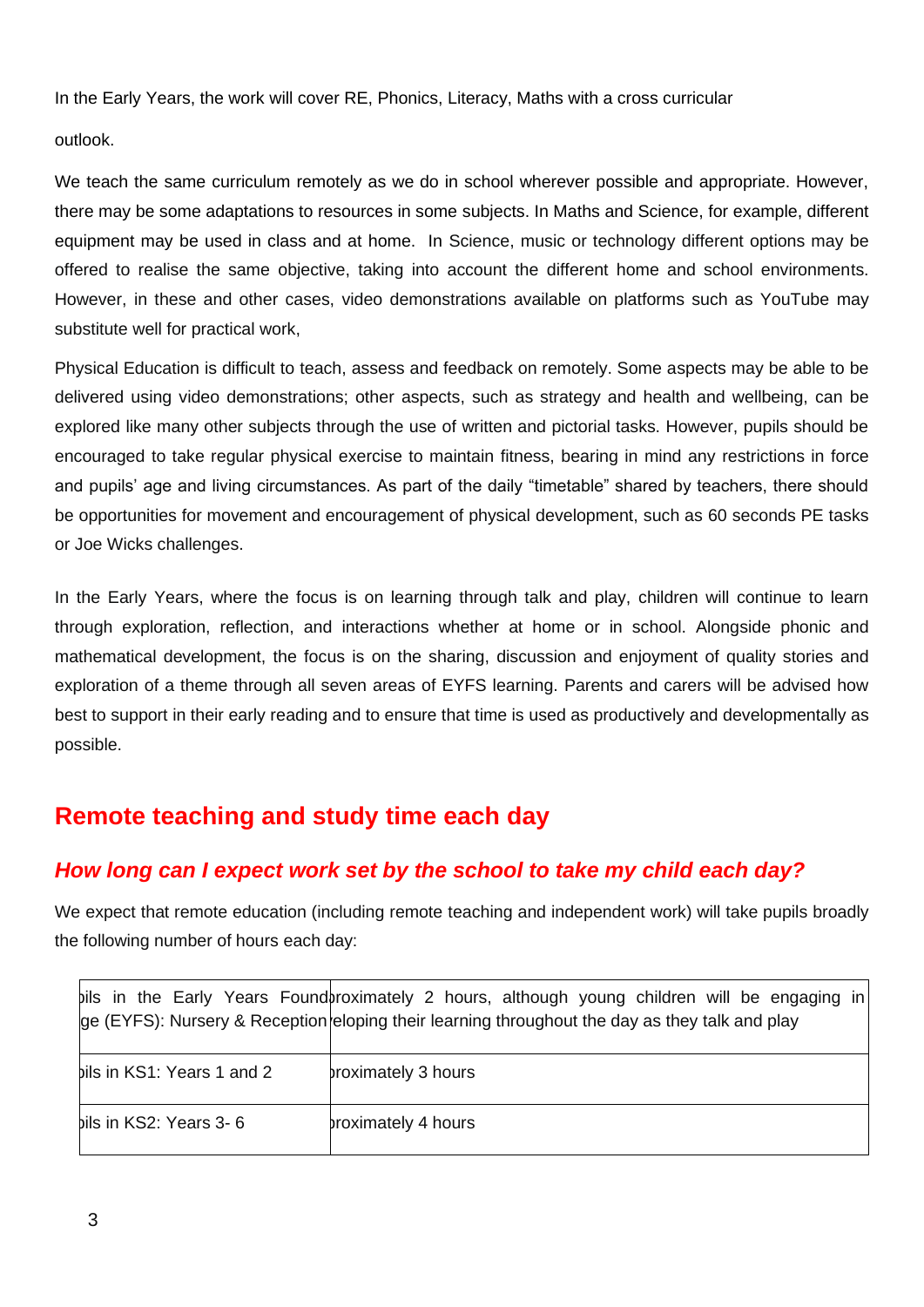## **Accessing remote education**

#### *How will my child access any online remote education you are providing?*

All children, whether learning from home or in-school are given the same learning opportunities. Children make use of the same materials and, as far as possible work through these with a level of independence. Class teachers will upload set activities each day as a PowerPoint or PDF on the Purple Mash platform so that the weekly programme is not too overwhelming. This may also include a short recording of your child's class teacher introducing the day's tasks. Using the 2Dos on the system and the daily timetable, parents can then see that their child has successfully completed all that has been asked for the day.

#### *If my child does not have digital or online access at home, how will you support them to access remote education?*

We are aware that accessing remote learning for many families can be a real challenge, particularly if devices are shared between several member of the same household.

We have now allocated all laptops provided through the government's scheme to allow access to IT for home learners, have loaned any spare laptops that we have on site and are now in the process of funding more devices should they be needed. We also have access to a limited number of free SIM cards (provided by Vodaphone) which could be used to enable a device if you do not have a reliable broadband connection.

In order that we can allocate any devices or SIM cards fairly, please email [devicerequest@stvincent.herts.sch.uk](mailto:devicerequest@stvincent.herts.sch.uk) giving details of what the current issue is e.g. you might tell us that there are no devices at home, that the only device is a smartphone which is making it hard to access the learning, or that the sole device is being used for your homeworking as well as the children's learning. This will allow us to prioritise the limited devices that we have so that they go to those most in need.

### **We will only consider applications for loans of devices from those families who have children working from home currently.**

CGP Maths and English workbooks will also be provided for the children to support Maths and English skills across the school.

If printed copies of work are needed, please contact school and we will make the necessary arrangements to gather these resources for you. **Every child should have access to the work set and we will do our best to help families to ensure this happens**.

#### *How will my child be taught remotely?*

We use a combination of approaches to teach pupils remotely and are keen to limit the amount of screen time by offering a range of different activities, including practical learning. These are shared in a daily timetable each day within one document which is uploaded to Purple Mash each morning; this allows for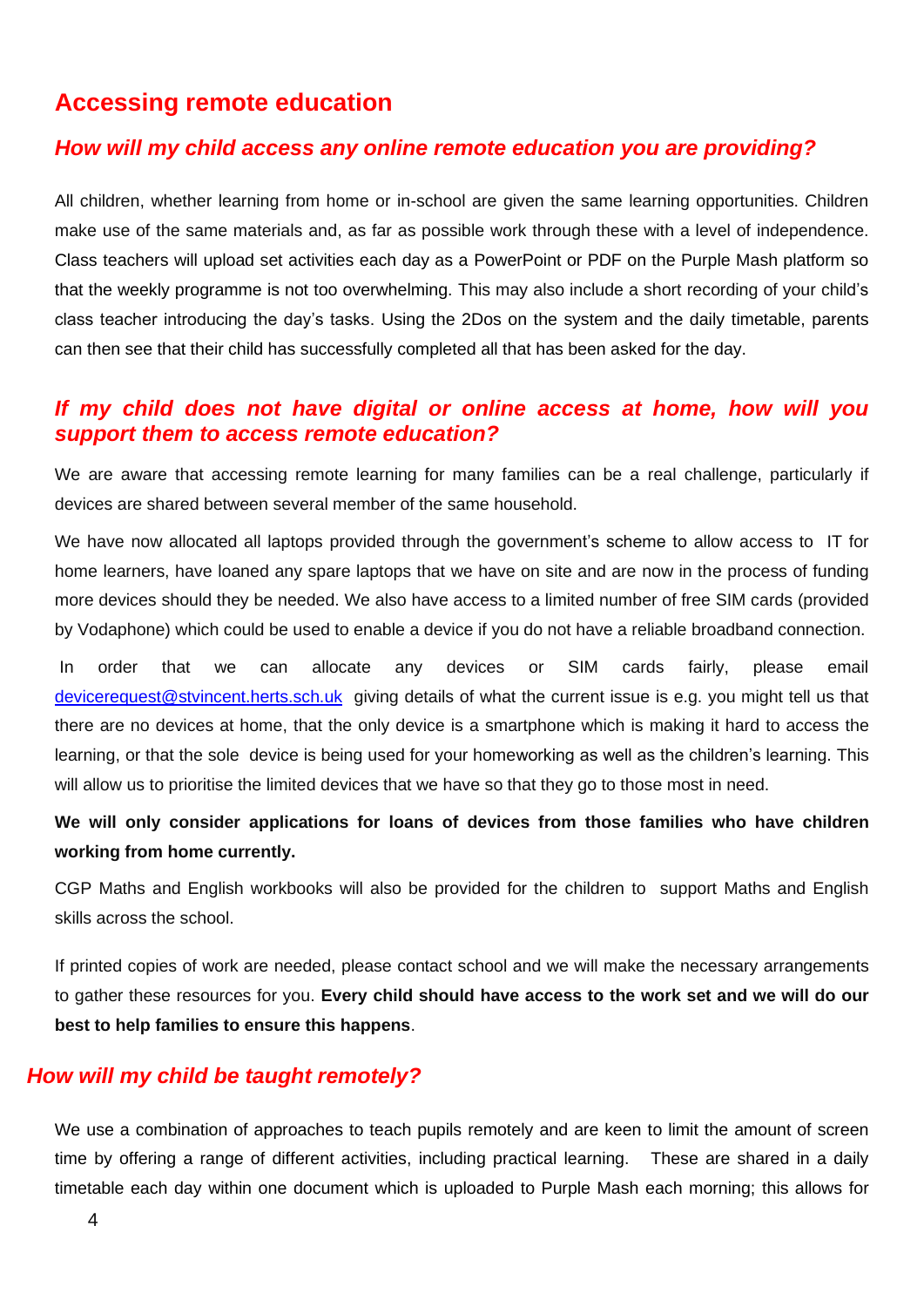easier navigation and optimum presentation for engagement.

Currently, we do not offer live teaching (online lessons) as we aware of the different circumstances of each family and that it may not be possible to ensure access to a device at a set time. Teachers may record a short presentation to demonstrate a key point or choose the most appropriate pre-recorded video to deliver the particular objective. We know that children have found this useful as they can watch the input as often as they need to secure a full understanding. These video links for learning may be from the government funded Oak Academy, BBC Bitesize or other online clips, such as White Rose Maths or a short recording by the class teacher demonstrating a method, introducing the day, or feeding back on general points from the previous day's learning. We know that the children at home are really keen to hear and see their teachers.

Work is also set from printed resources such as workbooks and worksheets, textbooks and reading books pupils have at home.

## **Engagement and feedback**

## *What are your expectations for my child's engagement and the support that we as parents and carers should provide at home?*

Our school is committed to working in close partnership with families and recognises each family is unique and because of this remote learning will look different for different families in order to suit their individual needs. We also appreciate that access to internet enabled devices varies greatly and that time online may be limited due to sharing a single device.

#### **We expect each child to log on daily to Purple Mash and recommend that you keep to a familiar learning routine with your children and encourage as much independence as possible.**

We encourage parents to support their children's work, including finding an appropriate place to work and, to the best of their ability, support pupils with work encouraging them to work with good levels of concentration. It is helpful to establish set routines and use a timetable so children can work independently on a task and learn to focus and concentrate for a set period. Children are used to having a time limit on a task in school and it can be useful in encouraging a child to begin a task when they know that it will not last forever.

All children sign an 'Acceptable Use Policy' at school which includes e-safety rules, and this applies when children are working on devices at home. **We expect that parents will support their child to stay safe online and monitor devices.**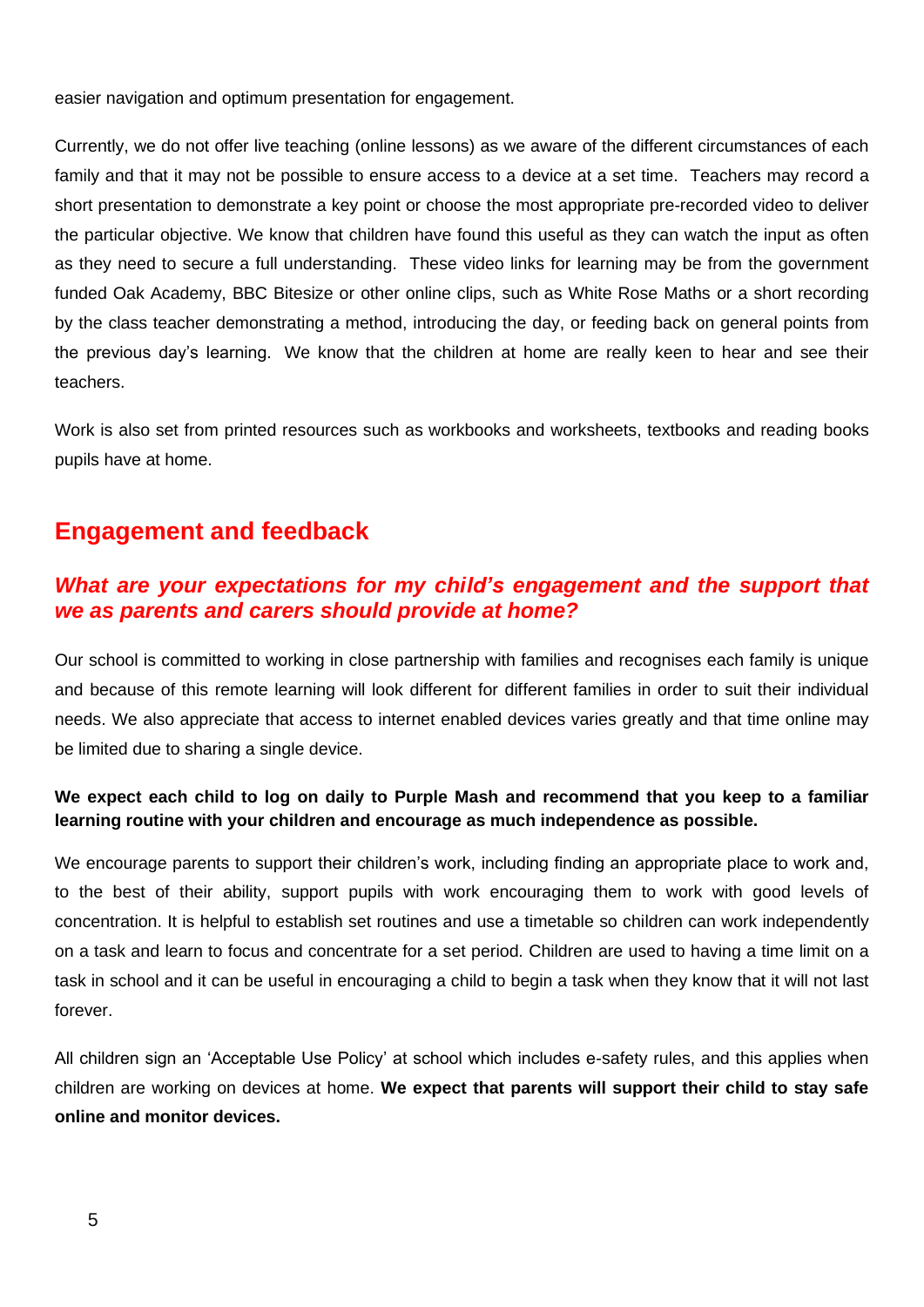We appreciate how hard it is to support the learning of your children at home, particularly when many of you are working from home too. We do not expect everything to be finished and are very aware that there may be days when the stresses of remote learning prevent tasks from being completed; you know your child best and will make the right decisions for them on this occasion. Sometimes learning may take its own exciting turn and the planned tasks of the days become something very different to the original intention. Do not be afraid to utilise this opportunity to do something a bit differently if the opportunity arises.

Should accessing work be an issue, parents should contact school promptly and alternative solutions will be made available. These will be discussed on case-to-case basis.

## *How will you check whether my child is engaging with their work and how will I be informed if there are concerns?*

Staff will check daily that pupils have logged on and submitted work. They will respond to alerts on Purple Mash about completed tasks and blog posts regularly, resetting tasks if pupils need to continue a task or revisit a quiz. If there is a question around the level of engagement of a pupil, parents will be contacted via phone or email to discuss whether school intervention can assist engagement. **We are committed to supporting you so please do get in touch if you need any support and when staff call you, they do so supportively, not to check up! No one is judging!** Any concerns/ information shared by parents or pupils will be passed on to a member of SLT who will support the family and class teacher to improve access and engagement. We expect all families to respond to the supportive calls or emails in order that we can work in an effective partnership.

#### *How will you assess my child's work and progress?*

Feedback can take many forms and may not always mean extensive written comments for individual children. Whole-class feedback or quizzes marked automatically via the digital platform Purple Mash or TT Rockstars and MathsBot site are valid and effective methods which give a child feedback through a mark and opportunity to show the correct answer. Whole class feedback on a previous day's task can be included in the teacher's daily PowerPoint/PDF, in the setting of a 2Do on Purple Mash, as a blog or videoed reflection. The daily PowerPoint/PDF may include the solutions or model answers to questions set. Modelling prior to a task assists children and where this is videoed can be replayed to support the completion of a task and self-assessment. Written individual comments are shared in a variety of ways: through the comment box on Purple Mash, via email if a file has been uploaded and sent that way or when a concern raises an issue. In KS2, teachers can use 2email and 2Blog to communicate directly to pupils, as a class and individually when necessary. Feedback and engagement will be discussed as part of the weekly telephone calls home to families and via email.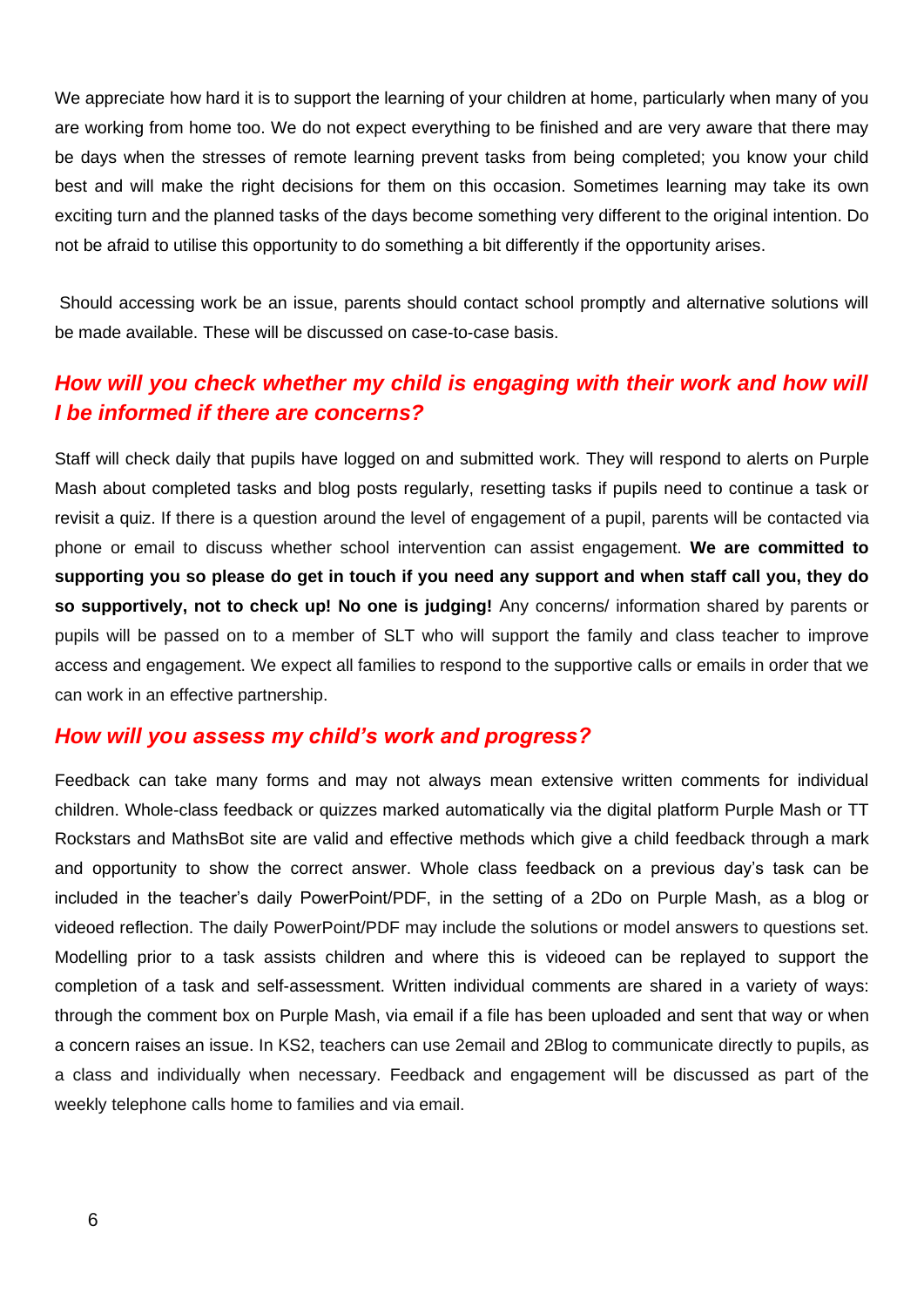## **Additional support for pupils with particular needs**

#### *How will you work with me to help my child who needs additional support from adults at home to access remote education?*

We recognise that some pupils, for example some pupils with special educational needs and disabilities (SEND), may not be able to access remote education without support from adults at home. We acknowledge the difficulties this may place on families, and we will work with parents and carers to support those pupils in the following ways:

Teachers will use their knowledge of the children they teach, and the stage at which they are working, to carefully plan ambitious yet accessible tasks for all. Every task will be explained on the daily PowerPoint/PDFand teachers will answer any questions and provide individualised support as required via 2email, blogs or phone calls.

The SENDco (Mrs Curry) will work alongside class teachers to ensure that pupils with SEND

continue to have their needs met while learning remotely, identifying the level of support required and suggesting any additional differentiation or adaptations that may be needed. She

will liaise with the headteacher, his deputy and other organisations to make any alternative arrangements.

In addition, support, from the ICT technician will ensure that the technology used for remote. learning is accessible to pupils and that reasonable adjustments are made where required. In particular, oversight of and intervention for pupils with EHC plans will ensure they have them. needs met while learning remotely, and are able to progress towards the targets on their EHC plans. This may include specific software and websites but can also involve concrete resources or language and / or social development programmes.

*Should you require specific advice re Special Needs, please contact Mrs Curry, SENDco,* 

#### *[mcurry@stvincent.herts.sch.uk](mailto:mcurry@stvincent.herts.sch.uk)*

Remote education for younger pupils, such as those in Reception and some in Year 1, will look different to that of pupils further up the school who are more familiar with reading, writing and independent study. The focus will be on suggesting ideas for learning and how to adapt an activity that is too difficult or too easy to suit an individual child. It will be stressed that playing and talking with their children is the most important learning activity adults can do with their child.

Sharing of stories leads to strong engagement and is presented within the context of wider learning opportunities covering all the 7 EYFS areas of learning. Staff will support parents /carers to understand the importance of learning through play and the appropriate balance of play and learning. When providing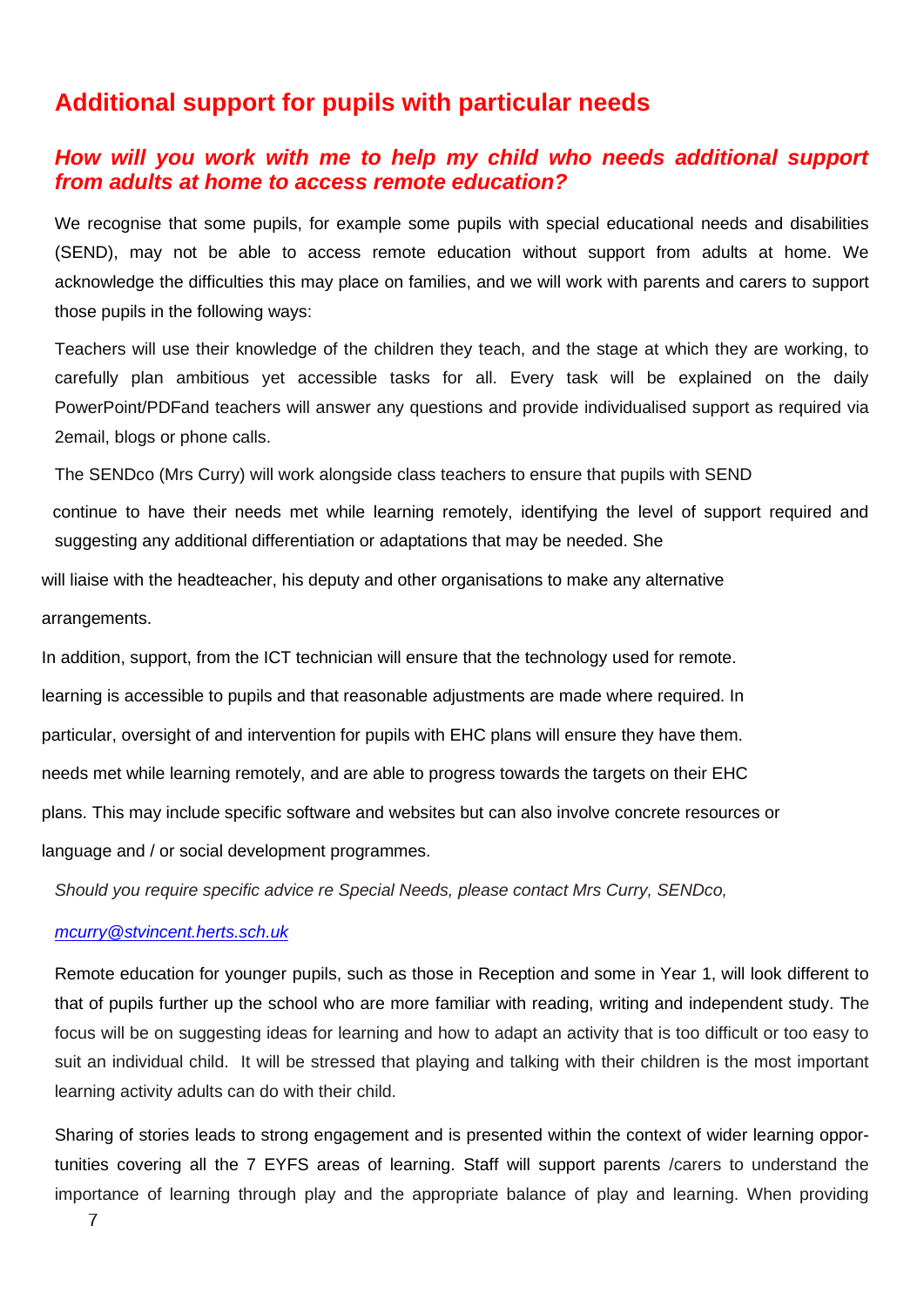activity ideas, there will be guidance to parents /carers, giving them alternative options that link with their own children's interests and highlighting that the process, rather than the product, is important. Learning may be recorded in a number of ways and does not always have to be written; photos are useful in sharing active learning that might happen spontaneously.

## **Remote education for self-isolating pupils**

## *If my child is not in school because they are self-isolating, how will their remote education differ from the approaches described above?*

Where individual pupils need to self-isolate, but the majority of their peer group remains in school, how remote education is provided will likely differ from the approach for whole groups. This is due to the challenges of teaching pupils both at home and in school and also that individual situations for pupils selfisolating can vary enormously, including pupils themselves becoming unwell.

When a child is self-isolating for a Covid related reason and is well enough to work, there are instructions in relation to work set for pupils in Reception to Year 6 on the class pages of the school website which can be accessed from here:

[http://stvincent.herts.sch.uk/os-classes.html.](http://stvincent.herts.sch.uk/os-classes.html) The two week packs that are available here, are intended to be useful and relevant at any point during the current term and covers a range of subjects. Our class pages on the school website have plenty of sites to look at as well as a core list for each key stage. The SEND page is also full of various ideas and links to other resources. Please be assured that your child will be well supported on their return and that any key learning for which they may not have been present will be addressed.

When parents have notified school of the absence by calling or emailing [absence@stvincent.herts.sch.uk,](mailto:absence@stvincent.herts.sch.uk) they will receive a ParentMail as a reminder in relation to how this work will operate and can email work to teachers using the addresses listed below. During the period of isolation, teachers will call the child by day 3 and at the start of their second week to see how they are and to offer advice in relation to work set. They will address any queries that may arise and provide feedback on work completed.

### **Expectations of parents and carers**

We aim to work in partnership with all families to engage with the school to support their child's wellbeing and learning during periods of remote education. We understand, however, that all families are in different situations and may need to operate in different ways. We will work with all families to ensure that our support is as good as it can be.

We will contact with you via telephone or email; please let us know what is convenient. We do expect a response from our contact. If we do not receive a response, we are required to try alternative means of contact. This is vital for safeguarding purposes during extended periods of noncontact.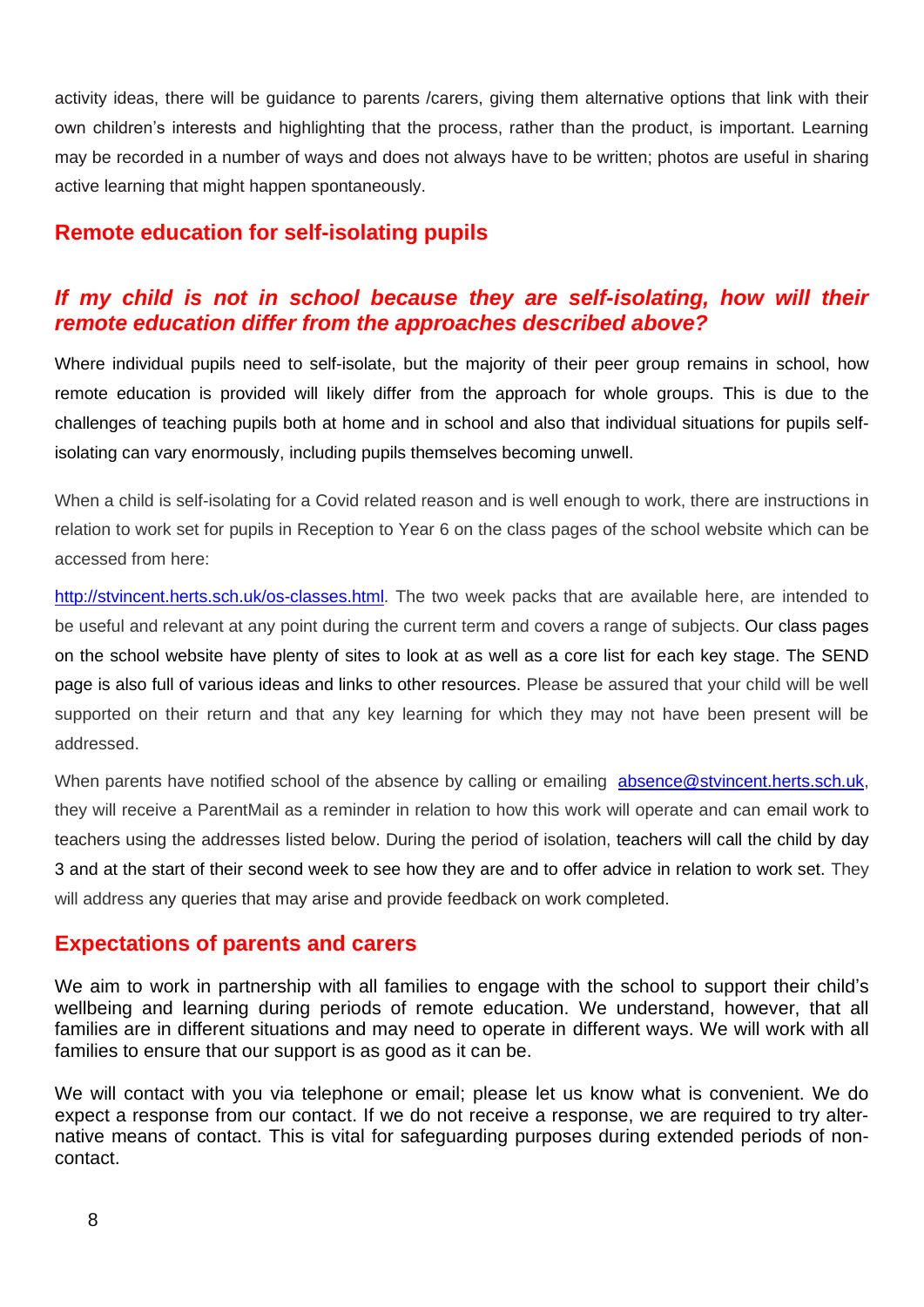Likewise, we will also respond to you in a timely manner when you contact us. Please note that teachers will read and respond to email communication during normal working hours and are not expected to answer emails in the evenings or early in the morning. This aims to support a healthy work life balance for teachers and families alike.

We ask that you respond to tasks set in the manner that the class teacher has requested. This might include photos of work, but equally it might include an email from the child with their self assessment dependent upon the age and stage of learning.

Parents are encouraged to contact their child's class teacher via email should they require any further information using the following addresses:

| <b>Nursery</b>    | <b>Mrs Humphries</b> | shumphries@stvincent.herts.sch.uk |
|-------------------|----------------------|-----------------------------------|
| Reception         | Mrs Hargrave         | vhargrave@stvincent.herts.sch.uk  |
|                   | <b>Mrs Lambert</b>   | klambert@stvincent.herts.sch.uk   |
| Year 1            | Mrs Heath            | cheath@stvincent.herts.sch.uk     |
|                   | Mrs Caswell          | pcaswell@stvincent.herts.sch.uk   |
|                   | <b>Miss Gibbs</b>    | ngibbs@stvincent.herts.sch.uk     |
| Year <sub>2</sub> | Mrs Cooper           | jcooper@stvincent.herts.sch.uk    |
|                   | <b>Mrs McGuire</b>   | Imcguire@stvincent.herts.sch.uk   |
| Year <sub>3</sub> | Mrs Blythe           | cblythe@stvincent.herts.sch.uk    |
|                   | <b>Miss Culkin</b>   | sculkin@stvincent.herts.sch.uk    |
| Year 4            | Mr Arnese            | darnese@stvincent.herts.sch.uk    |
|                   | Mrs Hodges           | shodges@stvincent.herts.sch.uk    |
|                   | Mrs Lawton           | tlawton@stvincent.herts.sch.uk    |
| Year <sub>5</sub> | Mrs White            | nwhite@stvincent.herts.sch.uk     |
|                   | Mr Marsden           | pmarsden@stvincent.herts.sch.uk   |
|                   | Mr Jennings          | rjennings@stvincent.herts.sch.uk  |
| Year <sub>6</sub> | Mrs Glover           | eglover@stvincent.herts.sch.uk    |
|                   | Mr Crump             | scrump@stvincent.herts.sch.uk     |

Please note that teachers will read and respond to email communication during normal working hours and are not expected to answer emails in the evenings or early in the morning.

Should you have any particular queries in relation to the provision for remote learning, please contact Mr White or Mrs Sherry in the first instance: [head@stvincent.herts.sch.uk](mailto:head@stvincent.herts.sch.uk) [rsherry@stvincent.herts.sch.uk](mailto:rsherry@stvincent.herts.sch.uk)